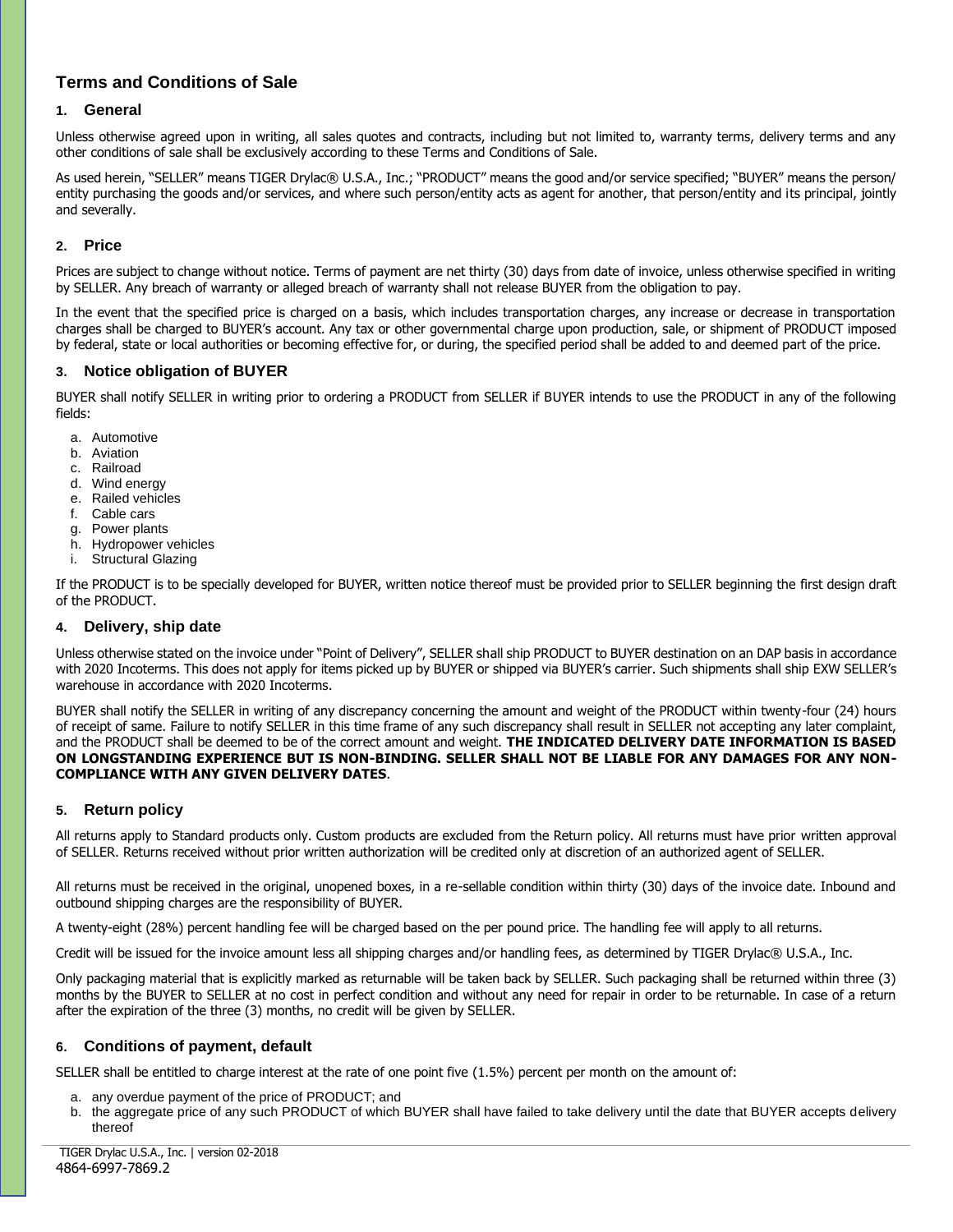SELLER is entitled to be paid for each delivery as a separate transaction, without reference to any other delivery. BUYER may not withhold or setoff payment for PRODUCT delivered for any reason whatsoever. If BUYER shall be in default of any of these Terms and Conditions of Sale or any other contract with SELLER, SELLER may, at its option:

- a. defer further deliveries until such default be remedied; or
- b. without prejudice to any other remedy provided hereunder or under applicable law, decline further performance hereof.

If, in SELLER's judgment, BUYER's credit shall become impaired at any time, SELLER may decline to make deliveries hereunder except for cash until such time as such credit has been restored to SELLER's satisfaction.

SELLER's waiver at any time of any breach or failure, in full or in part, to enforce any of the terms and conditions of its contract with BUYER with respect to PRODUCT shall not constitute any waiver of SELLER's rights hereunder or under applicable law to enforce and compel strict compliance with every such term and condition or to enforce subsequent breaches of the same terms and conditions.

These Terms and Conditions of Sale set forth hereon supersede and discharge any and all previous contracts between BUYER and SELLER covering PRODUCT and constitute the entire agreement between BUYER and SELLER with respect thereto. No alteration or additional terms (whether embodied in a purchase order, or other document heretofore or hereafter sent by BUYER or received by SELLER) are acceptable to SELLER.

### **7. Warranty, damages**

#### **7.1. Warranty**

SELLER warrants that for a period of six (6) months after delivery to BUYER, PRODUCTs delivered by it are; (1) free of defects in material or workmanship; and (2) shall be free of liens and encumbrances (other than SELLER's lien) when shipped to BUYER. Notices of defect referring to the condition of the PRODUCT shall be made in writing to SELLER before processing or mixing of the PRODUCT and shall be submitted to SELLER within seven (7) days following receipt of the PRODUCT, otherwise all claims shall be forfeited and the PRODUCT shall be deemed accepted. Any issues with quantity or weight of the PRODUCT shall be made within two (2) days of receipt by BUYER or they will be waived.

SELLER shall not be liable for any conditions attributable to (i) improper installation or testing, (ii) inadequate or improper maintenance or storage, (iii) normal wear and tear, (iv) failure to provide a suitable operating environment, (v) use of the PRODUCT for purposes other than that for which it was designed, (vi) failure to monitor or operate the PRODUCT in accordance with applicable SELLER's specifications, technical instructions regarding; pre-treatment, cleaning information, compatibility information, product and safety data sheets and good industry practice, (vii) unauthorized alteration of any part of the PRODUCT, (viii) unusual mechanical, physical electrical stress, extreme environmental conditions or chemical exposure, (ix) modifications done by other than SELLER, (x) mishandling during shipment of the PRODUCT, (xi) any defects or performance failures resulting from product components from a third party that are integrated into SELLER's PRODUCT, (xii) any defects or lack of quality of the painting, coating, etc. made of PRODUCTs (xiii) the incompatibility, improper design, manufacture, installation, operation or maintenance of products, accessories, equipment or materials not supplied by SELLER (xiv) minor variations in quality, color or effect or, (xv) any other abuse, misuse, neglect or accident.

BUYER's exclusive remedy, if any, under these warranties is limited, at SELLER's election, to any one of (a) reduction of SELLER's purchase price, or (b) replacement of any such PRODUCT. **BUYER acknowledges that except as specifically set forth or referenced in this paragraph, THERE ARE NO REPRESENTATIONS OR WARRANTIES OF ANY KIND (INCLUDING, WITHOUT LIMITATION, IN ADVERTISING MATERIALS, BROCHURES, OR OTHER DESCRIPTIVE LITERATURE) BY SELLER OR ANY OTHER PERSON, EXPRESS OR IMPLIED, AS TO THE CONDITION OR PERFORMANCE OF ANY PRODUCTS, THEIR MERCHANTABILITY, OR FITNESS FOR A PARTICULAR PURPOSE, OR OTHERWISE AND ANY SUCH WARRANTIES ARE SPECIFICALLY DISCLAIMED BY BUYER.**

#### **7.2. Indemnification and limitation of damages**

BUYER shall, to the extent permitted by applicable law, indemnify, exonerate, hold harmless and defend SELLER from and against any actions or suits and any claims, liability, damage, loss, cost or expense (including without limitation, attorney's fees and costs) arising out of:

- a. injury or death to an employee, servant or agent of BUYER wholly or proximately caused by the failure of BUYER (or the inadequacy thereof), for whatever reason, whether negligent or not, to call to the attention of such employee, servant or agent any or all warnings, safety data sheet, instructions for safe use and the like contained in or attached to containers of PRODUCT or otherwise provided by SELLER to BUYER;
- b. damage to persons or property resulting from use or application of PRODUCT in manufacturing processes, in combination with other substances or otherwise;
- c. patent infringement in respect to any or all uses to which BUYER shall put PRODUCT; and
- d. any claims or proceedings by third parties asserting claims or seeking damages not within the scope of SELLER's express limited warranty contained in section (7) hereof.

IN NO EVENT WILL BUYER BE ENTITLED TO, OR SELLER BE LIABLE TO BUYER, OR ANY OTHER PARTY, FOR ANY INCIDENTAL, INDIRECT, SPECIAL, PUNITIVE, TORT OR CONSEQUENTIAL DAMAGES OR LOSSES OF ANY NATURE, INCLUDING, WITHOUT LIMITATION, ANY DAMAGES FOR BUSINESS INTERRUPTION COSTS, LOSS OF REVENUES, PROFITS OR SAVINGS, LOSS OF DATA, LOSS OF GOODWILL, REPROCUREMENT, REMOVAL OR REINSTALLATION COSTS, OVERHEAD OR INJURY TO REPUTATION OR LOSS OF CUSTOMERS, OR FOR ANY CLAIMS ASSERTED AGAINST BUYER BY A THIRD PARTY ARISING DIRECTLY OR INDIRECTLY OUT OF, OR IN CONNECTION WITH, THE MANUFACTURE, DELIVERY, SALE, USE OR DEFECT OF PRODUCTS SOLD BY SELLER TO BUYER, EVEN IF SELLER HAS BEEN ADVISED OF THE POSSIBILITY OF SUCH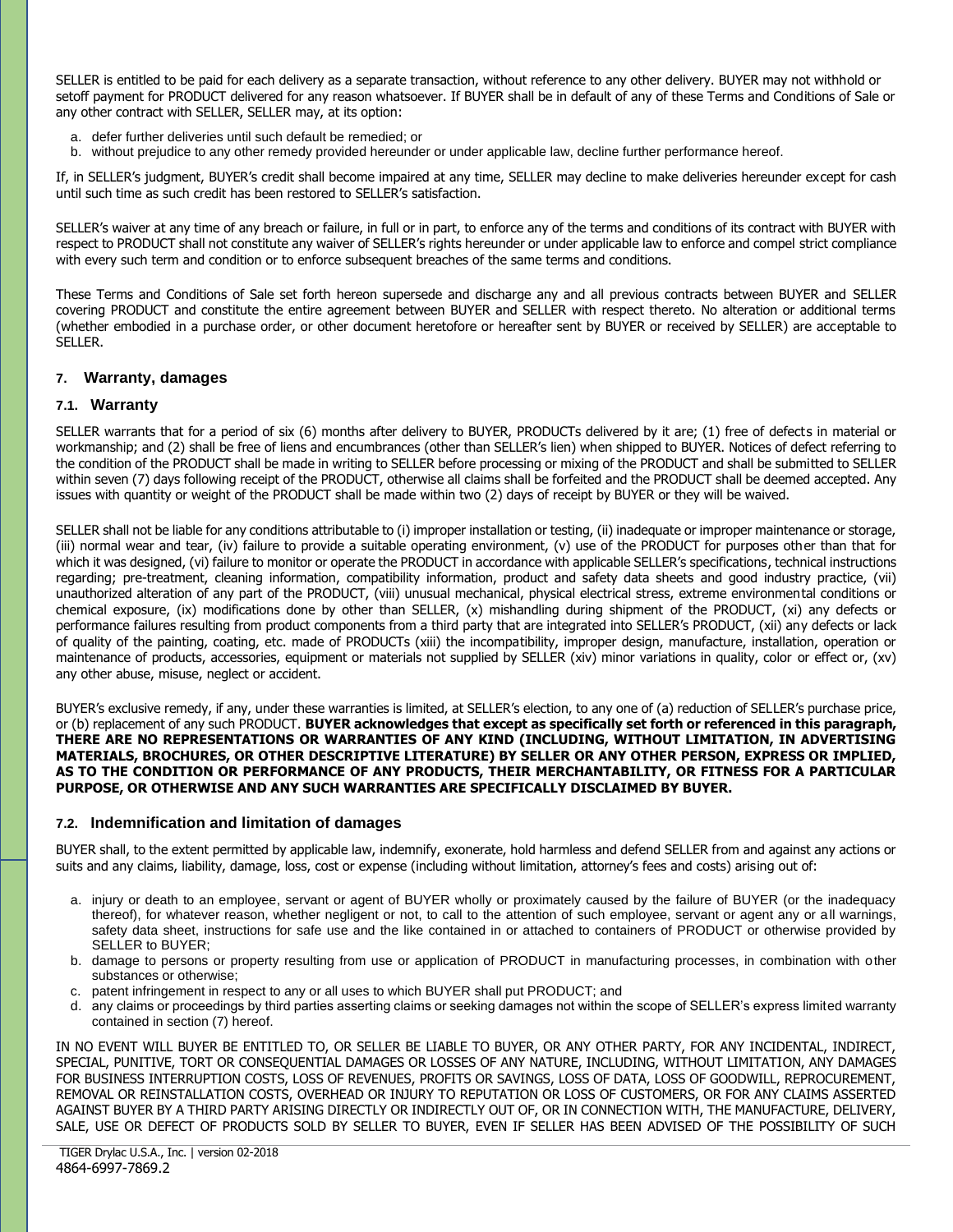DAMAGES OR LOSSES. IN NO EVENT WILL SELLER BE LIABLE FOR ANY PERSONAL INJURIES OR DEATH ARISING DIRECTLY OR INDIRECTLY OUT OF, OR IN CONNECTION WITH, THE MANUFACTURE, USE OR DEFECT OF ANY SUCH PRODUCTS. NOTWITHSTANDING ANYTHING ELSE CONTAINED IN THESE TERMS AND CONDITIONS OF SALE, BUYER'S RECOVERY FROM SELLER FOR ANY CLAIM WILL NOT EXCEED BUYER'S PURCHASE PRICE (PLUS SHIPPING CHARGES AUTHORIZED BY SELLER FOR RETURN THEREOF) FOR THE PRODUCT GIVING RISE TO SUCH CLAIM, IRRESPECTIVE OF THE NATURE OF THE CLAIM, WHETHER IN CONTRACT, TORT, WARRANTY OR OTHERWISE.

# **8. Representations, technical instructions**

Notwithstanding the fact that SELLER may provide BUYER with technical advice or assistance relating to the use or application of PRODUCT, or make available to BUYER's personnel to supervise or assist in the use of application thereof, SELLER makes no representation or warranty of any kind as to the accuracy, thoroughness, or effectiveness of such supervision, assistance or advice or the date, results or conclusions offered thereby, and BUYER hereby agrees that:

- a. providing of such personnel advice does not in any way create any further warranty, beyond the warranty provided herein;
- b. and BUYER will make its own independent judgment before using or relying on any such supervision or advice;
- c. and BUYER will hold SELLER harmless from and against any and all loss, cost, liability, or expense of any kind whatsoever arising out of, or in connection with, BUYER's use of any such supervision, assistance, or advice.

# **9. Force majeure**

If war, plant breakdown of any kind, unavailability of transportation, Acts of God or other instances of force majeure, strike or lockout, labor dispute, difficulties in the supply of raw material, act by a government or a court or any circumstance of like or different character beyond the reasonable control of SELLER shall cause a delay in, or prevent, the manufacture or delivery of PRODUCT, then for the duration, and to the extent of such circumstance, SELLER shall be released from the obligation to deliver PRODUCT and entitled to withdraw from the contract between BUYER and SELLER with respect to PRODUCT without being liable, wholly or in part, to BUYER therefor.

If, for any reason, SELLER's supply of PRODUCT shall be insufficient to meet all its requirements, SELLER shall have the right, at its option and without liability to BUYER, to apportion its supply of PRODUCT among its customers, including its affiliated divisions and companies, in such manner as SELLER at its sole discretion believes equitable, without being liable, wholly or in part, to BUYER therefor.

# **10. Applicable law, jurisdiction**

These Terms and Conditions of Sale and the sale of goods and services hereunder shall be governed by, and construed, in accordance with the laws of the State of Illinois, USA, excluding laws directing the application of the laws of another jurisdiction, and BUYER hereby attorns to such exclusive jurisdiction. The United Nations Convention on Contracts for the International Sale of Goods will not, for any purpose, govern or apply to the sale of goods and services or any transactions, performance or disputes hereunder. All legal proceedings arising under these Terms and Conditions of Sale or in respect of the sale of the PRODUCT will be initiated and maintained solely and exclusively in state court located in DuPage County, Illinois, USA. The parties hereby irrevocably consent to such jurisdiction and venue.

# **11. Partial validity**

It is intended that all provisions of this Agreement shall be fully binding and effective between the parties. But in the event that any particular provision or provisions or a part of one is found to be void, voidable or unenforceable, for any reason whatsoever, then the particular provision or provisions or part of the provision shall be deemed severed from the remainder of this agreement and all other provisions shall remain in full force.

# **12. Proprietary Information**

As used herein, the term "Proprietary Information" includes any information, documentation, methods, know-how, process, procedure, material or apparatus, of a confidential or proprietary nature obtained from SELLER and any information obtained from SELLER which is not readily available to SELLER's competitors and which, if known by a competitor of SELLER, might lessen any competitive advantage of SELLER or give such competitor a competitive advantage. SELLER retains ownership of all Proprietary Information, whether written, oral, electronic, visual, graphic, photographic, observational or otherwise, and all documentation which contains Proprietary Information. BUYER shall not disclose, duplicate or reproduce any Proprietary Information, in whole or in part, nor shall BUYER use any Proprietary Information other than in the course of performing its obligations hereunder. BUYER shall take all reasonable steps to prevent the disclosure, duplication or reproduction of any Proprietary Information. BUYER shall limit access to the Proprietary Information to those employees of BUYER with a valid need to know. Notwithstanding the foregoing, BUYER shall not be required to refrain from disclosing or using any Proprietary Information which has become known to BUYER if the original source of such Proprietary Information was not SELLER or any person or party affiliated with SELLER or having a relationship of confidentiality with or an obligation of confidentiality to SELLER. Upon request of SELLER or termination of this Agreement, BUYER shall immediately return any Proprietary Information.

# **13. Disclaimer – digital sampling**

SELLER reserves the right to offer the BUYER a digital sampling tool on request, in particular with regard to colour, effect, design, and/or structure selection, as well as to the geometries of the individual products. Such representations do not represent binding samples or specimens, and are rather non-binding digital illustrations. In particular, due to variations in screen settings and other factors (such as the incidence of light), it is not possible for the digital sample to exactly match the actual product, meaning that, for example, the representation of the colour displayed on the output device may differ from the colour of the actual product. Unless otherwise agreed in writing, no liability is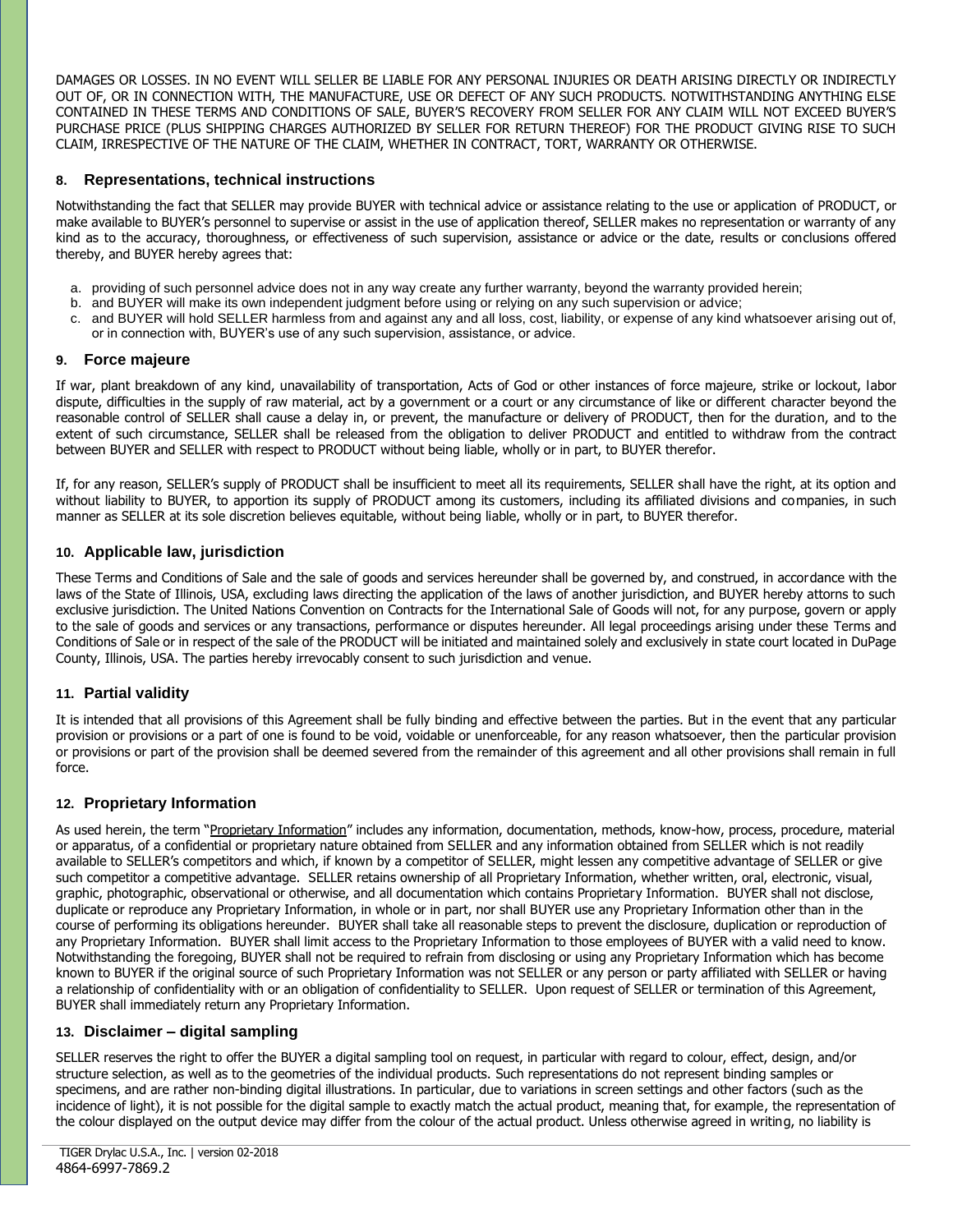accepted for deviations between a digital sample and the actual product characteristics. SELLER offers non-binding product samples, which are available on request from customer service.

# **14. Assignment of rights and obligations**

Without prejudice to any deviating agreement with the BUYER, SELLER is entitled to assign and transfer any rights and obligations arising out of the contractual agreement with the BUYER to third parties with prior notification of the BUYER. Rights and obligations arising out of the agreement with the BUYER may be assigned to affiliated entities of SELLER without separate notification being required. The BUYER is not entitled to transfer any rights or obligations arising out of the agreement with SELLER to third parties without the prior written consent of SELLER.

# **15. Seller – Webshop**

BUYER also agrees that these Terms and Conditions of Sale apply to any transactions/orders with SELLER that take place through the SELLERS' TIGER Drylac Webshop online at tiger-coatings.com/webshop/tiger-drylac or tiger-coatings.com/us-en/ In addition, the following additional terms and conditions also apply to transactions/orders that take place through SELLERS' TIGER Drylac Webshop:

- A) Either registration is required in order to use the TIGER-Webshop or alternatively, ordering as a guest is possible. Once the registration process is completed or as a guest after providing all required data, the BUYER is able to place orders that are binding as noted herein. The BUYER (whether registered or as a guest) represents and warrants that the data entered in the TIGER-Webshop is correct and that the login data is only used by individuals who are authorized to place binding orders on behalf of BUYER.
- B) The products and information provided by SELLER on the TIGER-Webshop do not constitute an offer in the legal sense, but are only a non-binding invitation to the BUYER to submit an offer. When the BUYER places a product in his cart using the "add to cart" button, the offer to purchase the products in the cart becomes binding when the BUYER hits the "order with obligation to pay" button. After completion of the ordering process by the BUYER, the receipt of the order will be confirmed an automatically generated email. This confirmation of receipt documents that SELLER has received the BUYER's order but does not constitute an acceptance of the BUYER's offer by SELLER. SELLER may accept the offer submitted by the BUYER within up to ten (10) business days of receipt. SELLER may reject offers by the BUYER for any or no reason.
- C) The acceptance of BUYER's purchase offer, and thus creation of a contract, only takes place through a written declaration of acceptance by SELLER, which is made separately to BUYER, at the latest together with provision of information about the shipment of the products. The availability and information of the products on the TIGER-Webshop is not binding on SELLER and is subject to change without notice. In the event that a product ordered by BUYER is not available in sufficient quantity to fill a purchase, SELLER will inform BUYER.
- D) The presentation of the products in the TIGER-Webshop and in relevant printouts, including but not limited to; color, brightness, contrast, structure, and product effects are not binding on SELLER in any way, as they may vary depending on the output device used, i.e. monitor, printer, etc. BUYER waives any and all claims against SELLER for any such deviations from the actual product properties. SELLER offers non-binding products samples, which are available on request from customer service.
- E) The prices listed in the TIGER-Webshop are SELLER's list prices. All prices listed are net, meaning they do not include VAT, other statutory taxes, fees, including customs duties, customs charges and other charges. In addition to the listed prices, BUYER shall bear the cost of freight (plus a freight surcharge) and tolls, which vary depending on the country or postcode in the delivery address of the BUYER. Partial deliveries that are agreed to by the SELLER and BUYER are permitted.
- F) The combination options, i.e. ("Quantity/price options") provided by SELLER in the TIGER-Webshop do not constitute offers in the legal sense, but rather order proposal that are automatically generated on the basis of the order quantity. The BUYER has the option to accept these proposals but is not obligated to do so. Special conditions that are agreed to in writing between SELLER and BUYER may not be visible in the TIGER-Webshop.
- G) The ordered products are delivered to the address provided by the BUYER as provided in section 4 above. If the BUYER has provided an incorrect, incomplete or unclear delivery address, the BUYER shall bear all resulting costs and shall indemnify SELLER from any and all costs and fees incurred resulting from such incorrect, incomplete or unclear delivery address.
- H) All products are for BUYER's personal use only. You agree not to sell or resell any products you purchase or otherwise received from SELLER, either under the TIGER Drylac Brand or otherwise, unless you have obtained express written consent from SELLER.